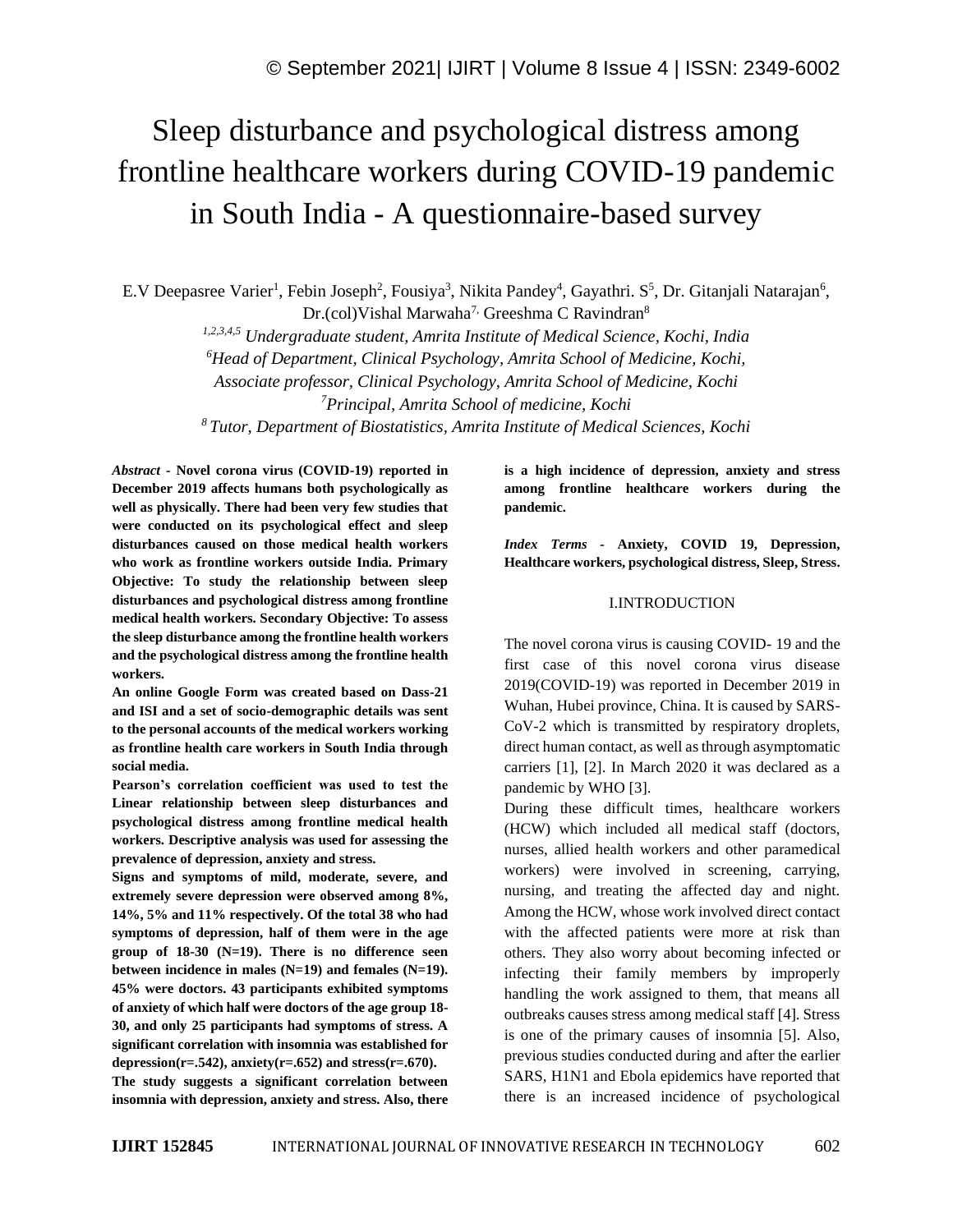problems among healthcare workers [6],[7],[8],[9], [10],[11],[12],[13].

So, it is of utmost importance to assess the psychological health as much as the physical health of the HCW. Several studies are addressing the mental problems of the general population during this COVID-19 pandemic, but there are very few studies addressing the psychological issues faced by frontline medical staff, especially Indian studies. So, the HCW must be protected from mental health problems to control the pandemic and also ensure their long-term wellbeing [5].

# RATIONALE

The rationale of this study is to find the psychological effect on frontline workers due to the Covid-19 pandemic.

*EXISTING DEFICIENCIES OF CURRENT LITERATURE*: The available data regarding the study are based on other countries which may not apply to the south Indian population subset.

### II. MATERIAL AND METHODS

Study design: Cross-sectional

Study Setting: Hospitals-Government and private, working as COVID-19 frontline.

Study duration (including data collection period): 2months.

Study Tools: Insomnia Severity Index (ISI) and DASS-21 (Depression, Anxiety and Stress Scale 21) questionnaire.

An online Google Form consisting of pre-designed questionnaires (DASS-21 and ISI) and demographic details was sent to the personal accounts of frontline medical health workers of South India (doctors, nurses, allied health and other medical health staff) through social media such as WhatsApp, Facebook, Instagram, and Gmail. Data collection was carried out during November and December of 2019. The statistical package of social sciences (SPSS) version 20 was used for analyzing the data. To find the correlation of depression, anxiety and stress to insomnia, Pearson's correlation was used. The sociodemographic features and prevalence of depression, anxiety, and stress were described using descriptive statistics.

# *TOOLS*

1. *Questionnaire:* The questionnaire consists of sociodemographic data and other pre-designed questions of DASS-21 and ISI.

2.*Socio-demographic data:* It consists of variables such as age, occupation, hospital setting, marital status, gender, working in, any pre-existing physical abnormalities, any pre-existing psychological abnormalities, any sleep disturbances before COVID-19

3.*Insomnia severity index (ISI):* It consists of seven questions involving the severity and quality of sleep. Each question has a score ranging from 0-4. These seven are added to get a total score,

4.*The Depression, Anxiety and Stress Scale-21 (DASS-21):* It is a scale used to evaluate depression, anxiety, and stress by analyzing the self–report made by the participants. The three scales contain 7 items respectively which are further divided into subscales with similar content. The depression scale is used for assessing anhedonia, hopelessness, self-deprecation, devaluation of life, lack of interest/involvement, dysphoria, and inertia. The anxiety scale is used to assess skeletal muscle effects, autonomic arousal, situational anxiety, and subjective experience of anxious effect. The stress scale assesses difficulty relaxing, nervous arousal, and being easily upset or agitated, irritable or overactive and impatient.

Scores for depression, anxiety, and stress are calculated by summing the scores and multiplying by 2.

#### SAMPLE SIZE

The pilot study conducted previously showed at least 3/4th of the participants is distressed, and half of them had symptoms of depression, 2/5th of the healthcare workers reported anxiety symptoms and a third of them reported insomnia. There is increasing evidence suggesting that COVID-19 alone can be a factor of stress in medical healthcare workers [14]. Our sample size was 100.

Selection of study participants:

(a)Inclusion criteria

1. Healthcare workers (doctors, nurses, allied health and other medical health staff) working as frontline workers during the pandemic in South India. (b) Exclusion criteria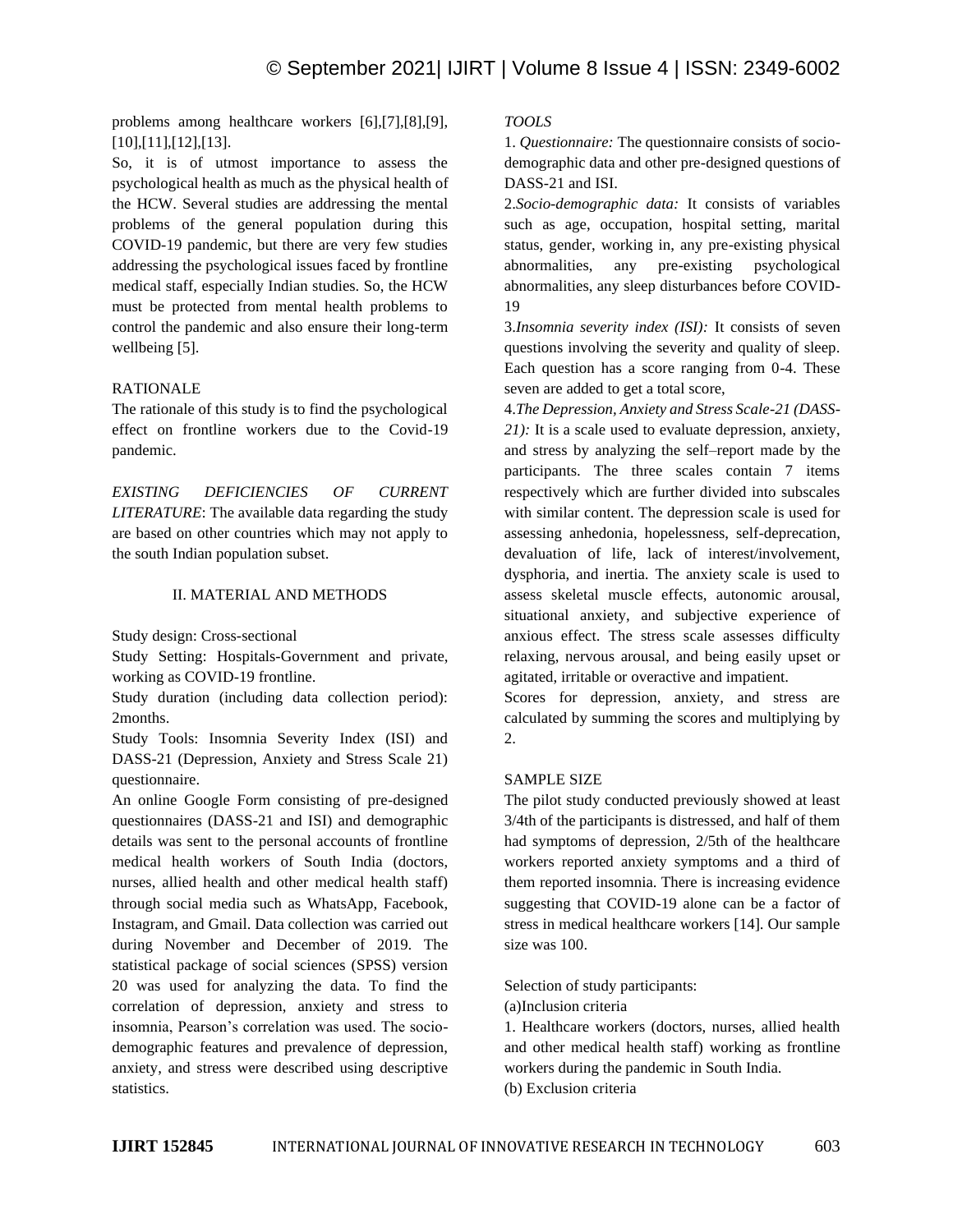1. Other healthcare workers not involved in the COVID-19 pandemic

Informed consent is obtained through the google form. The study got ethical clearance from the IRB department of AIMS, Kochi

# III. RESULT

Most of the participants 55 (39.9%) were in the age group of 18-30. 52 (37.7%) were females and 48(34.8%) were males. Most of the participants in our study were doctors (64(46.4%) followed by allied health professionals (N=14, 10.1%), paramedical staff  $(N=13,9.4\%)$ , and nurses $(N=9,6.5\%)$ .

| TABLE I: A comparison of prevalence of depression,  |
|-----------------------------------------------------|
| stress, anxiety and insomnia among different groups |

|                  | MILD TO EXTREMELY | <b>SCORE</b>   |                |                 |
|------------------|-------------------|----------------|----------------|-----------------|
|                  | <b>SEVERE</b>     |                |                | $\approx$       |
|                  | <b>DEPRE</b>      | ANXI           | <b>STRES</b>   | <b>INSOM</b>    |
|                  | <b>SSION</b>      | ETY            | S              | <b>NIA</b>      |
|                  | $(n=38)$          | $(n=43)$       | $(n=25)$       | $(n=42)$        |
| <b>GENDER</b>    |                   |                |                |                 |
| <b>FEMALE</b>    | 19                | 21             | 12             | 21              |
| <b>MALE</b>      | 19                | 22             | 13             | $\overline{21}$ |
| <b>OCCUPATI</b>  |                   |                |                |                 |
| ON               |                   |                |                |                 |
| <b>DOCTOR</b>    | 17                | 21             | 9              | 23              |
| <b>NURSE</b>     | 4                 | 5              | 3              | $\overline{4}$  |
| <b>PARAMEDI</b>  | 8                 | 8              | $\overline{5}$ | 8               |
| <b>CAL STAFF</b> |                   |                |                |                 |
| <b>ALLIED</b>    | 9                 | 9              | $\overline{7}$ | 7               |
| <b>HEALTH</b>    |                   |                |                |                 |
| <b>PROFESSIO</b> |                   |                |                |                 |
| NAL              |                   |                |                |                 |
| <b>MARITAL</b>   |                   |                |                |                 |
| <b>STATUS</b>    |                   |                |                |                 |
| <b>SINGLE</b>    | 16                | 18             | 10             | 16              |
| <b>MARRIED</b>   | 22                | 25             | 15             | 26              |
| <b>WORKING</b>   |                   |                |                |                 |
| IN               |                   |                |                |                 |
| <b>GOVT</b>      | 24                | 25             | 14             | 22              |
| <b>HOSPITAL</b>  |                   |                |                |                 |
| <b>PRIVATE</b>   | 13                | 17             | 10             | 17              |
| <b>HOSPITAL</b>  |                   |                |                |                 |
| <b>OTHER</b>     | $\mathbf{1}$      | $\overline{1}$ | $\mathbf{1}$   | $\overline{3}$  |
| <b>HOSPITAL</b>  |                   |                |                |                 |
| <b>SETTING</b>   |                   |                |                |                 |
| <b>RURAL</b>     | 17                | 16             | 12             | 12              |
| <b>URBAN</b>     | 21                | 27             | 13             | 30              |
| PRE-             |                   |                |                |                 |
| <b>EXISTING</b>  |                   |                |                |                 |
| <b>PHYSICAL</b>  |                   |                |                |                 |
| <b>ABNORMA</b>   |                   |                |                |                 |
| <b>LITIES</b>    |                   |                |                |                 |
| <b>DIABETES</b>  | 0                 | 1              | 0              | $\mathbf{1}$    |

| <b>HYPERTEN</b>     | $\overline{c}$ | 2              | 1              | 3              |
|---------------------|----------------|----------------|----------------|----------------|
| <b>SION</b>         |                |                |                |                |
| <b>OTHER</b>        | 3              | $\overline{c}$ | $\overline{c}$ | 3              |
| NO –<br>PRE-        | 33             | 38             | 22             | 35             |
| <b>EXISTING</b>     |                |                |                |                |
| <b>PHYSICAL</b>     |                |                |                |                |
| <b>ABNORMA</b>      |                |                |                |                |
| <b>LITIES</b>       |                |                |                |                |
| PRE-                |                |                |                |                |
| <b>EXISTING</b>     |                |                |                |                |
| <b>PSYCHOLO</b>     |                |                |                |                |
| <b>GICAL</b>        |                |                |                |                |
| <b>DISTRESS</b>     |                |                |                |                |
| <b>ANXIETY</b>      | $\Omega$       | $\overline{0}$ | $\overline{0}$ | $\overline{0}$ |
| <b>STRESS</b>       | $\overline{4}$ | $\overline{4}$ | $\overline{3}$ | $\overline{4}$ |
| NO.<br>PRE-         | 34             | 39             | 22             | 38             |
| <b>EXISTING</b>     |                |                |                |                |
| <b>PSYCHOLO</b>     |                |                |                |                |
| <b>GICAL</b>        |                |                |                |                |
| <b>DISTRESS</b>     |                |                |                |                |
| <b>ANY SLEEP</b>    |                |                |                |                |
| <b>DISTURBA</b>     |                |                |                |                |
| <b>NCES</b>         |                |                |                |                |
| <b>BEFORE</b>       |                |                |                |                |
| COVID <sub>19</sub> |                |                |                |                |
| <b>YES</b>          | 4              | 5              | 2              | 15             |
| NO.                 | 34             | 38             | 23             | 37             |
| AGE                 |                |                |                |                |
| 18-30               | 19             | 21             | 10             | 19             |
| 31-40               | 9              | 11             | 7              | 10             |
| 41-50               | 8              | 8              | 5              | 8              |
| 51-60               | $\overline{2}$ | $\overline{3}$ | $\overline{3}$ | $\overline{4}$ |
| <b>ABOVE 61</b>     | $\theta$       | $\overline{0}$ | $\overline{0}$ | $\overline{0}$ |

This is one of the first studies done for evaluating the relationship and assessing the sleep disturbances and psychological distress among the frontline HCW during the COVID-19 pandemic in South India.

Table I shows a comparison of the prevalence of depression, stress, anxiety, and insomnia among different groups. Among 100 participants it was found that 38% had signs and symptoms of depression with equal distributions among males and females (19%). 43% had anxiety (21% females, 22% males). 25% showed stress of which 13% were males and 12% females. While considering insomnia, 42% showed signs and symptoms of insomnia with an equal distribution among males and females (21%). Occupational-wise, it was seen that 17% of doctors, 9% allied health professionals, 8% paramedical staff, and 4% nurses had depression.

|     |                                                            | <b>DEPRES</b> | <b>ANXIET</b> | <b>STRESS</b> |  |  |
|-----|------------------------------------------------------------|---------------|---------------|---------------|--|--|
|     |                                                            | <b>SION</b>   |               |               |  |  |
| ISI | <b>PEARSON</b><br><b>CORRELATION</b><br><b>COEFFICIENT</b> | $.542**$      | $.652**$      | $.670**$      |  |  |
|     | P VALUE                                                    | < 0.001       | < 0.001       | < 0.001       |  |  |
|     |                                                            | 100           | 100           |               |  |  |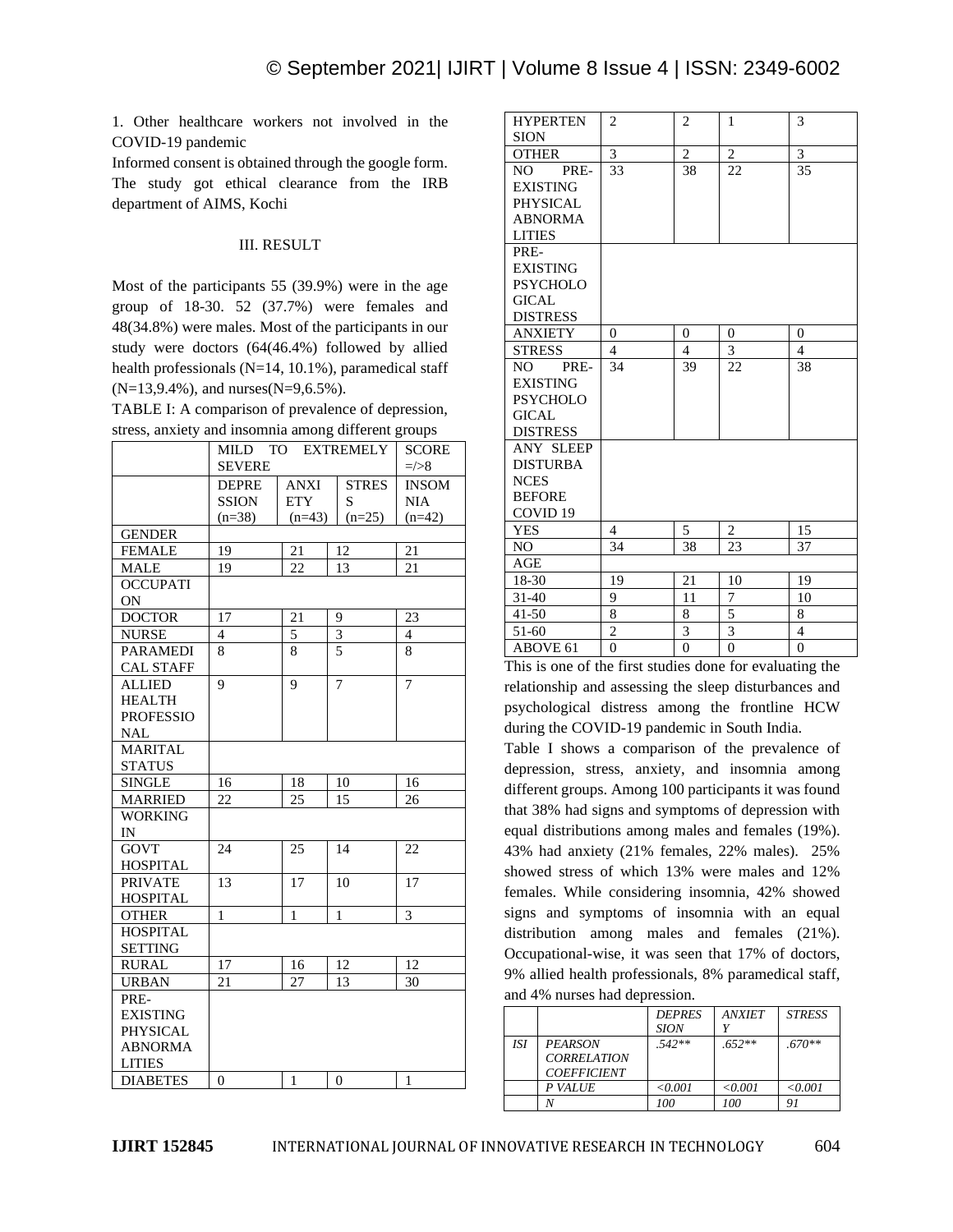It was also seen that doctors were suffering from more anxiety when compared to other HCW (21%). Similarly, while we were considering stress and insomnia it was also noted that doctors were more affected (9% and 23% respectively). When we were considering marital status, it was seen that married people suffered from depression (22%), anxiety (25%), stress (15%), and insomnia (26%) more than people who were not. People working in government hospitals in the urban sectors responded having depression (24%, 21%), anxiety (25%, 27%), stress (14%, 13%), and insomnia (22%, 30%) more than the people working in private hospitals or other working conditions and rural areas. Many of the participants who responded had no pre-existing physical abnormalities, psychological distresses as well as sleep disturbances before COVID-19. When we considered age, people from the age group of 18-30 were more depressed (19%), anxious (21%), stressed (10%), and insomniac (19%) as compared to other age groups.

# STATISTICAL ANALYSIS

Among 100 participants, signs and symptoms of mild, moderate, severe and extremely severe depression were observed among 8%, 14 %, 5 %, 11 %. Of the total 38, who had signs and symptoms of depression, half of them were in the age group 18-30 (19%). There is no difference between incidence in Males  $(N=19)$ and Females (N=19). 17/38 were doctors.

Using Pearson's Correlation, it was found that sleep disturbance and depression had a positive moderate correlation (r =  $0.542$ ) with a p-value of < 0.001. 43 exhibited symptoms of anxiety (mild=11, moderate=13, severe=8, extremely severe=11). Nearly half of them (21) were doctors and within the 18-30 years of age group (21). Using Pearson's correlation, anxiety is also found to have a positive moderate correlation  $(r=0.652)$  with sleep which was found to be significant ( $p = 0.001$ ). Only 25 participants had symptoms of stress, of which most of them had only moderate symptoms (14). There was no significant predisposition to profession or age groups. A positive moderate correlation  $(r=0.670)$  which is significant  $(p=<0.001)$  is found between stress and sleep too. Prevalence of insomnia is found among 42 frontline workers with no gender predilection. Most of them were doctors. Nearly half of them (19) were younger individuals (18-30yrs). The above 4 variables don't show any female or male predilection. One thing which was common for all these variables was, married people are showing symptoms of depression, anxiety, stress, and insomnia (22%, 25%, 15%, 26% respectively) slightly more than unmarried individuals. This is pointing towards the fact that they may have these symptoms due to the fear of infecting their family. Most of the individuals who are having the symptoms don't have any pre-existing physical, psychological or sleep disturbances.

# IV. DISCUSSION

As reported by Lai et al. the level of depression, anxiety, insomnia, and other distress symptoms among nurses, females, and front-line workers was more [15]. Also, according to him, in HCW anxiety had no relation with age, sex, education, marital status, location, or psychological counseling requirements [16]. As per Zhang et al. 's, the likelihood of insomnia and education level had an inverse relation among those working as HCW. The authors related this to the night shifts, workload, and also as compared to doctors, nurses are more in contact with risky patients [17]. When compared with this study, we got an entirely different picture, that is most of the people who are suffering were doctors working in urban areas and the study did not show much predilection for gender. Health workers have to witness patients' death, and later have to inform the dead person's family through phone or by video call as there are no normal routines for notifying deaths [18] which leads to excessive stress among HCWs [19],[20],[21], [22],[23]. These problems cause an impact on the quality of sleep of the health care worker as well as to have a greater chance of them developing posttraumatic stress disorder (PTSD) [24]. Those individuals who have PTSD are bound to be at a greater risk of suicidal thoughts and some of them committed suicide [18].The work of a medical worker is extremely risky and mental health disorders like PTSD should be given relevant attention to prevent any suicidal attempts.[25].As per Chew et al.'s study, there has been a very significant association between the prevalence of physical symptoms and psychological outcomes among HCWs during the pandemic[26]. Despite all risks and the outcomes, only one in ten medical health care workers are known to have received any kind of psychiatric support [18].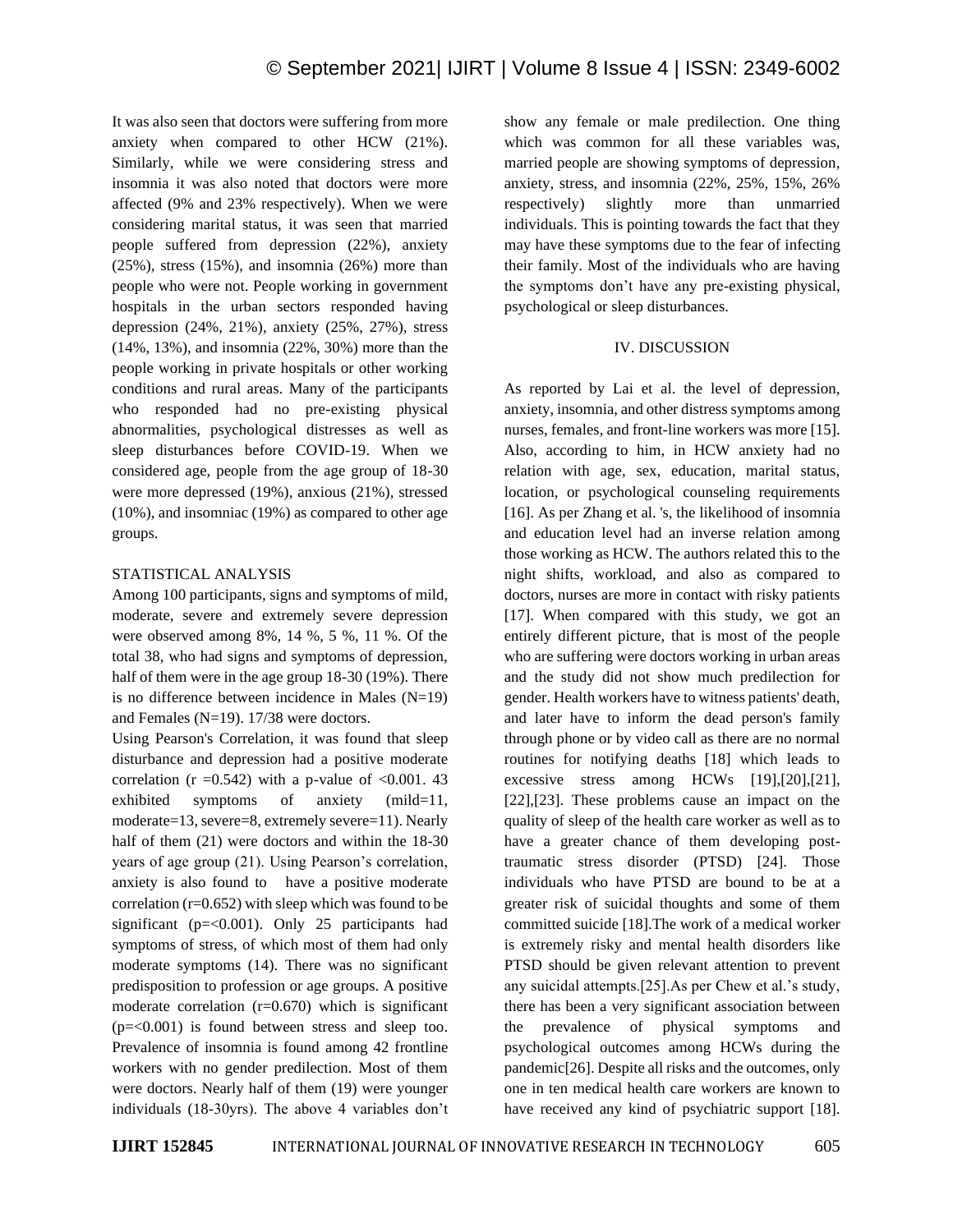KIRAN, a 24/7 toll-free mental health rehabilitation helpline, through video conferencing was launched by the Union minister for social justice and empowerment Thaawar Chand Gehlot [27]. Central government along with NIMHANS has also launched a teletherapy helpline on mental issues related to the COVID pandemic and lockdown [28]. The hospitals have established tele-psychiatric applications and local psychiatric support measures which were later introduced in many countries [29],[30]. According to this study, we can establish a relationship between sleep quality and the incidence of depression, anxiety, and stress. In our study, the prevalence of insomnia is 42%. Previous studies show a prevalence rate of 50.4% [18]. Using Pearson's correlation, a significant relationship was established between insomnia and stress which was consistent with a previous study conducted in Romania with an R-value of 0.59 in between insomnia and secondary traumatic stress [31]. Also, a significant relationship was established between insomnia, depression, and anxiety. A similar result, where it has been found that depression and anxiety are more common among insomniac people in a Chinese study [17]. In the same study, the prevalence of insomnia, depression, and anxiety was found to be 36.1%, 50.7%,44.7%. When compared to a prevalence of 42%, 30%, and 32% (insomnia, depression, and anxiety) In our study, the above result shows inconsistency. Studies of Lie et al, (d=50.4%, a=44.6%I=34.0%) [14], Que et al (d=44.37%a=46.04%I=28.75%) [32] and Liu et al  $(d=50.7\%a=44-7\%I=36.1\%)$  [16], also shows entirely different values from our study.

This difference may be due to the use of different population settings, different measuring tools, study period differences, sample size differences, and differences in the distribution of data among health workers (the questionnaire was sent mostly to people who belonged in the age group of 18 to 30 and doctors).

# V. CONCLUSION

Generally, however, it appears that HCW are facing sleep disturbances as well as psychological distress during the COVID-19 pandemic. Hence a significant connection was established between insomnia and psychological distress (depression, anxiety, stress) in frontline workers. It's also seen that our frontline medical workers have a major need for psychiatric support, both now during the pandemic and after in the future [18].

# *LIMITATIONS OF OUR STUDY*

The smaller sample size was one of the major limitations of our study; a bigger sample size can produce variation in results. Also, since it is an online survey, we were not able to interact directly with the subjects and assess their correct physical and emotional environment.

# ACKNOWLEDGMENT

We would like to extend our heartfelt gratitude to all who extended a helping hand in carrying out our research. To Sandhya Narayanan, Supervisor, Academic Office, Amrita School of Medicine for her wholehearted support, the participants of our research, for their patience and time.

# REFERENCE

- [1] Zhu N, Zhang D, Wang W, Li X, Yang B, Song J, et al.A novel coronavirus from patients with pneumonia in China, 2019. N Engl J Med (2020) 382(8):727–33. doi: 10.1056/NEJMoa2001017 PubMed Abstract | CrossRef Full Text | Google Scholar
- [2] World Health Organization. Naming the coronavirus disease (COVID-19)and the virus that causes it (2020). Available at: https:// www.who. int/emergencies/diseases/novelcoronavirus2019/t echnical-guidance/namingthe- coronavirus disease (covid-2019)-and-the-virus-that causes-it
	- (Accessed Feb 11, 2020).Google Scholar
- [3] WHO, 2020
- [4] Centers for Disease Control and Prevention. Severe acute respiratory syndromeTaiwan,2003. MMWR Morb Mortal Wkly Rep (2003) 52(20):461–66. PubMed Abstract | Google Scholar
- [5] Morin CM, Rodrigue S, Ivers H. Role of stress, arousal, and coping skills in primary insomnia. Psychosom Med (2003) 65(2):259–67. doi: 10.1097/01.psy.0000030391.09558.a3 PubMed Abstract | CrossRef Full Text | Google Scholar American Academy of Sleep Medicine. International Classification of Sleep Disorder. 3rd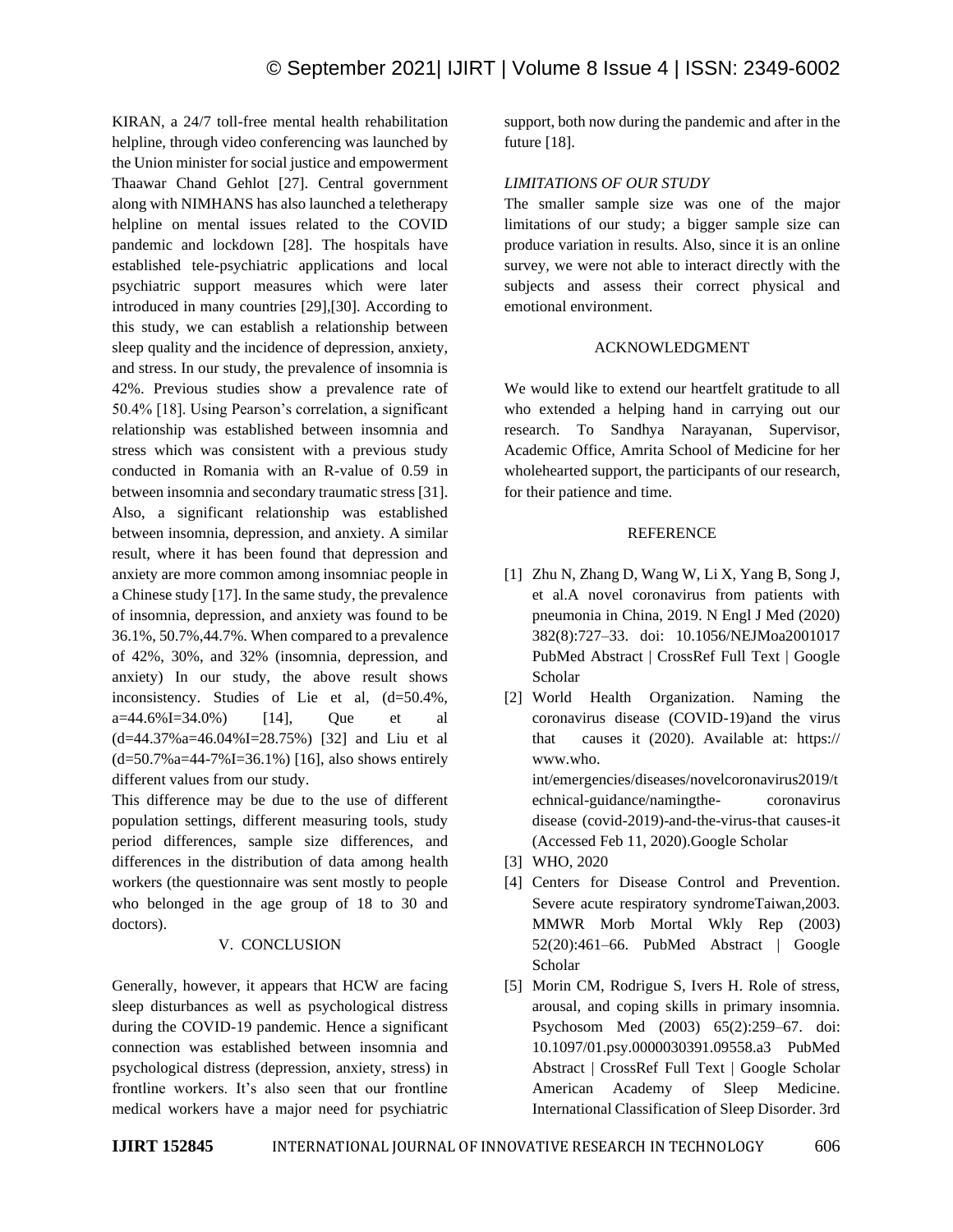ed. Darien, IL: American Academy of Sleep Medicine (2014) p. 19–21. Google Scholar

- [6] Ji, D., Ji, Y. J., Duan, X. Z., Li, W. G., Sun, Z. Q., Song, X. A., et al. (2017). Prevalence of psychological symptoms among Ebola survivors and healthcare workers during the 2014–2015 Ebola outbreak in Sierra Leone: A cross-sectional study. Oncotarget, 8(8), 12784–12791. https ://doi.org/10.18632 /oncotarget .14498 .
- [7] Lehmann, M., Bruenahl, C. A., Lowe, B., Addo, M. M., Schmiedel, S., Lohse,A.W., et al. (2015). Ebola and psychological stress of health care professionals. Emerging Infectious Diseases, 21(5), 913–914. https ://doi.org/10.3201/eid21 05.14198 8.
- [8] Matsuishi, K., Kawazoe, A., Imai, H., Ito, A., Mouri, K., Kitamura, N., et al. (2012). Psychological impact of the pandemic (H1N1) 2009 on general hospital workers in Kobe. Psychiatry and Clinical Neurosciences, 66(4), 353–360. https://doi.org/10.1111/j.1440- 1819.2012.02336 .x.
- [9] Ghoulia, P., Mantas, C., Dimitroula, D., Mantis, D., &Hyphantis, T. (2010). General hospital staff worries, perceived sufficiency of information and associated psychological distress during the A/H1N1 influenza pandemic. BMC Infectious Diseases, 10, 322.https ://doi.org/10.1186/1471- 2334-10-322
- [10] S. L., et al. (2007). Prevalence of psychiatric morbidity and psychological adaptation of the nurses in a structured SARS caring unit during an outbreak: A prospective and periodic assessment study in Taiwan. Journal of Psychiatric Research, 41(1–2), 119–130. https://doi.org/10.1016/j.jpsyc hires .2005.12.006.
- [11]Chen, C. S., Wu, H. Y., Yang, P., & Yen, C. F. (2005). Psychological distress of nurses in Taiwan who worked during the outbreak of SARS. Psychiatric Services (Washington, D. C.), 56(1), 76–79. https://doi.org/10.1176/appi.ps. 56. 1.76.
- [12]Tam, C. W., Pang, E. P., Lam, L. C., & Chiu, H. F. (2004).Severe acute respiratory syndrome (SARS) in Hong Kong in 2003: Stress and psychological impact among frontline healthcare workers. Psychological Medicine,34(7), 1197– 1204. https://doi.org/10.1017/s0033 29170 40022 47.
- [13]Chua, S. E., Cheung, V., Cheung, C., McAlonan, G. M., Wong,J. W., Cheung, E. P., et al. (2004). Psychological effects of the SARS outbreak in Hong Kong on high-risk health care workers. Canadian Journal of Psychiatry, 49(6), 391–393. https ://doi. org/10.1177/07067 43704 04900 609.
- [14]Mental health problems faced by healthcare workers due to the COVID-19 pandemic–A review Mamidipalli Sai Spoorthy, a,\*Sree Karthik Pratapa,b, and SupriyaMahantc
- [15]Lai J., Ma S., Wang Y., Cai Z., Hu J., Wei N. Factors associated with mental health outcomes among health care workers exposed to coronavirus disease 2019. JAMA network open. 2020;3 [PMC free article] [PubMed] [Google Scholar] [Ref list]
- [16]Liu, C. Y., Yang, Y. Z., Zhang, X. M., Xu, X., Dou, Q. L., Zhang, W. W., et al. (2020). The prevalence and influencing factors in anxiety in medical workers fighting COVID-19 in China: A cross-sectional survey. Epidemiology and Infection, 148, e98. https :// doi.org/10.1017 /S0950 26882 0001107.
- [17]Zhang C., Yang L., Liu S. Survey of insomnia and related social psychological factors among medical staff involved in the 2019 novel coronavirus disease outbreak. Front Psychiatr.2020;11:306. [Europe PMC free article] [Abstract] [Google Scholar]
- [18] Prevalence of Depression, Anxiety, Distress and Insomnia, and Related Factors in Healthcare Workers During COVID‑19 Pandemic in Turkey Mustafa Kürşat Şahin1 Servet Aker2 Gülay Şahin3 Aytül Karabekiroğlu4
- [19]Van Bortel, T., Basnayake, A., Wurie, F., Jambai, M., Koroma, A. S., Muana, A. T., et al. (2016). Psychosocial effects of an Ebola outbreak at an individual, community and international levels. Bulletin of the World Health Organization, 94(3), 210–214.https://doi.org/10.2471/BLT.15.1585 43.
- [20]Liu, X., Kakade, M., Fuller, C. J., Fan, B., Fang, Y., Kong, J., et al. (2012). Depression after exposure to stressful events: Lessons learned from the severe acute respiratory syndrome epidemic. Comprehensive Psychiatry, 53(1), 15–22.https ://doi. org/10.1016/ j.compp sych.2011.02.003.
- [21]Maunder, R. G., Lancee, W. J., Balderson, K. E., Bennett, J. P., Borgundvaag, B., Evans, S., et al.